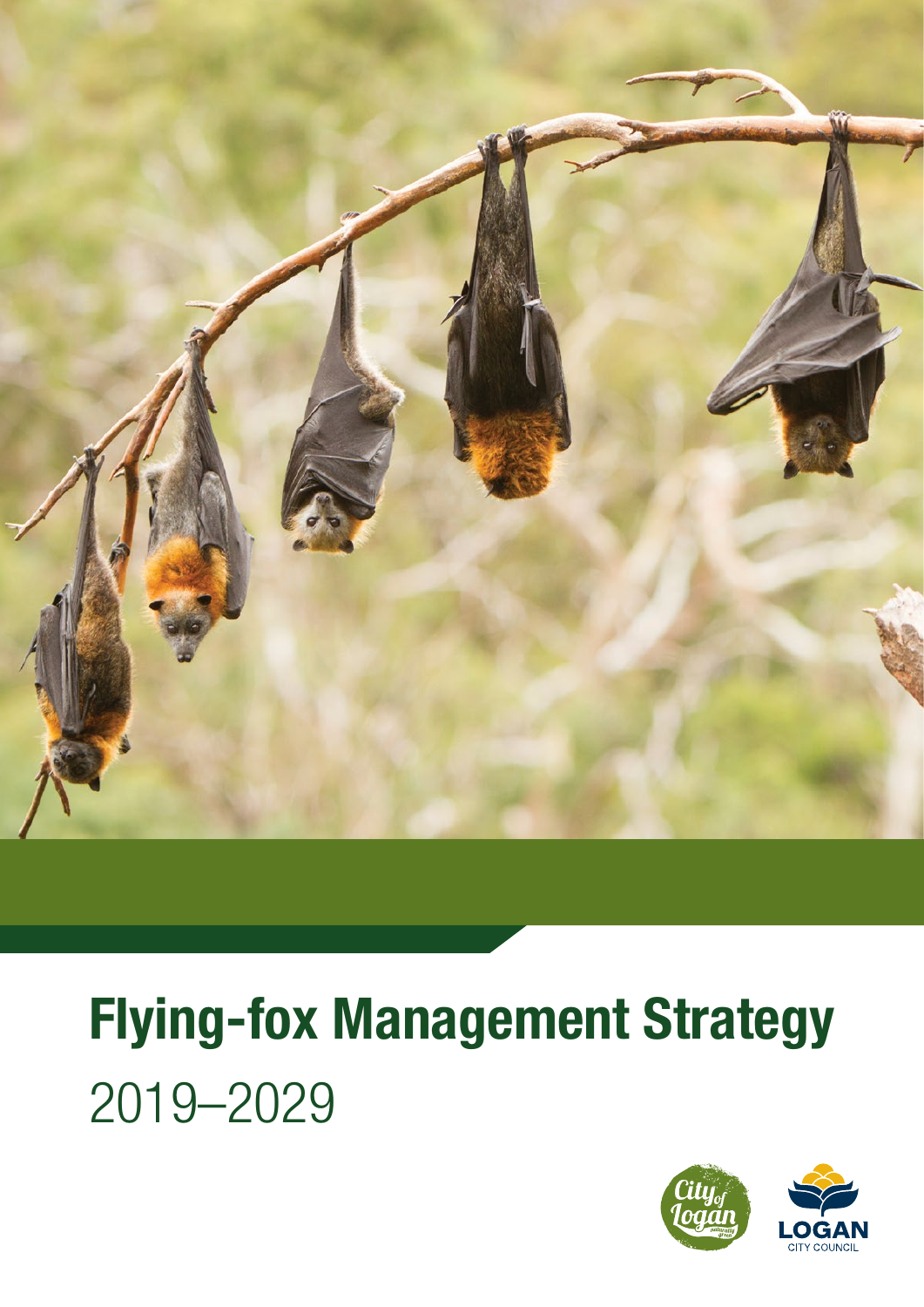# **CONTENTS**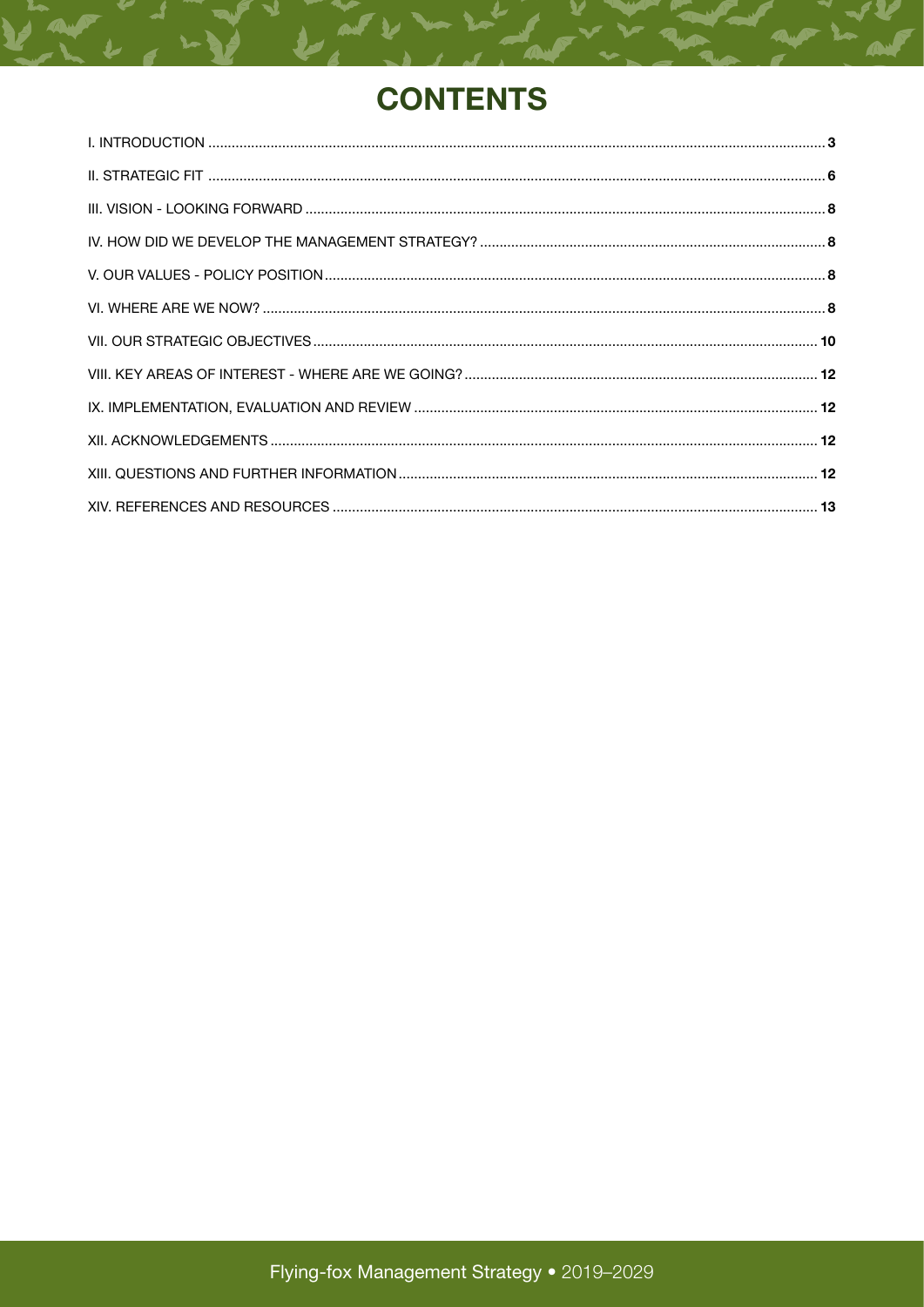# <span id="page-2-0"></span>I. Introduction

#### Executive summary

The City of Logan has three species of native flying-foxes. These are the black flying-fox (Pteropus alecto), greyheaded flying-fox (P. poliocephalus) and little red flying-fox (P. scapulatus).

The Queensland Nature Conservation Act 1992 lists these species as protected.

The Commonwealth Environment Protection and Biodiversity Conservation Act 1999 also lists the grey-headed flyingfox as vulnerable. This means it has additional protection.

There are a total of 20 known flying-fox roost sites within the City of Logan. Fourteen occur on Council-managed land. The remaining six occur on non-Council or mixed tenure land (Figure 1).

In 2013, the Queensland Government provided local government with an 'as of right' authority to manage flying-fox roosts within designated urban flying-fox management areas.

The Logan City Council Flying-fox Management Strategy identifies actions to reduce human and flying-fox conflict within the City of Logan.

A key action will be to develop education materials for the community. This work will promote the ecological value of flying-foxes and the low level of disease risk. Council will also provide advice to residents on how to reduce impacts from local flying-fox activity at a property level.

Actions may also include moderate vegetation management on Council-owned or managed land. Council will consider these works on a case-by-case basis. This is to ensure the efficient and effective use of funds. While impacts to flyingfoxes and other ecological values are minimal.

#### Aims

#### The aims of the Flying-fox Management Strategy are to:

- 1. Provide a safe environment for the community where risks associated with flying-fox roosts are appropriately managed and amenity impacts are reduced as much as possible.
- 2. Conserve flying-foxes throughout Logan City acknowledging their critical ecological role.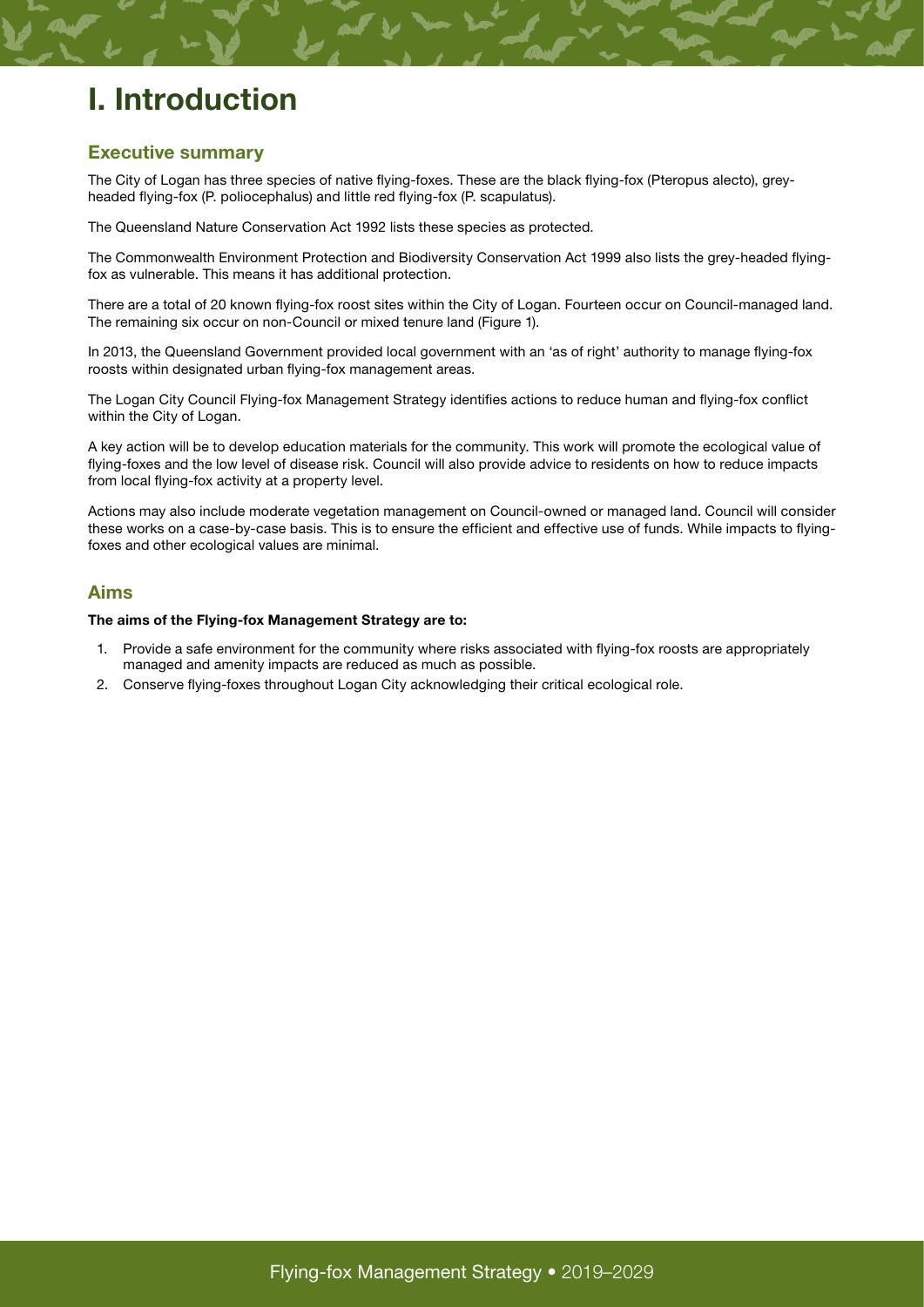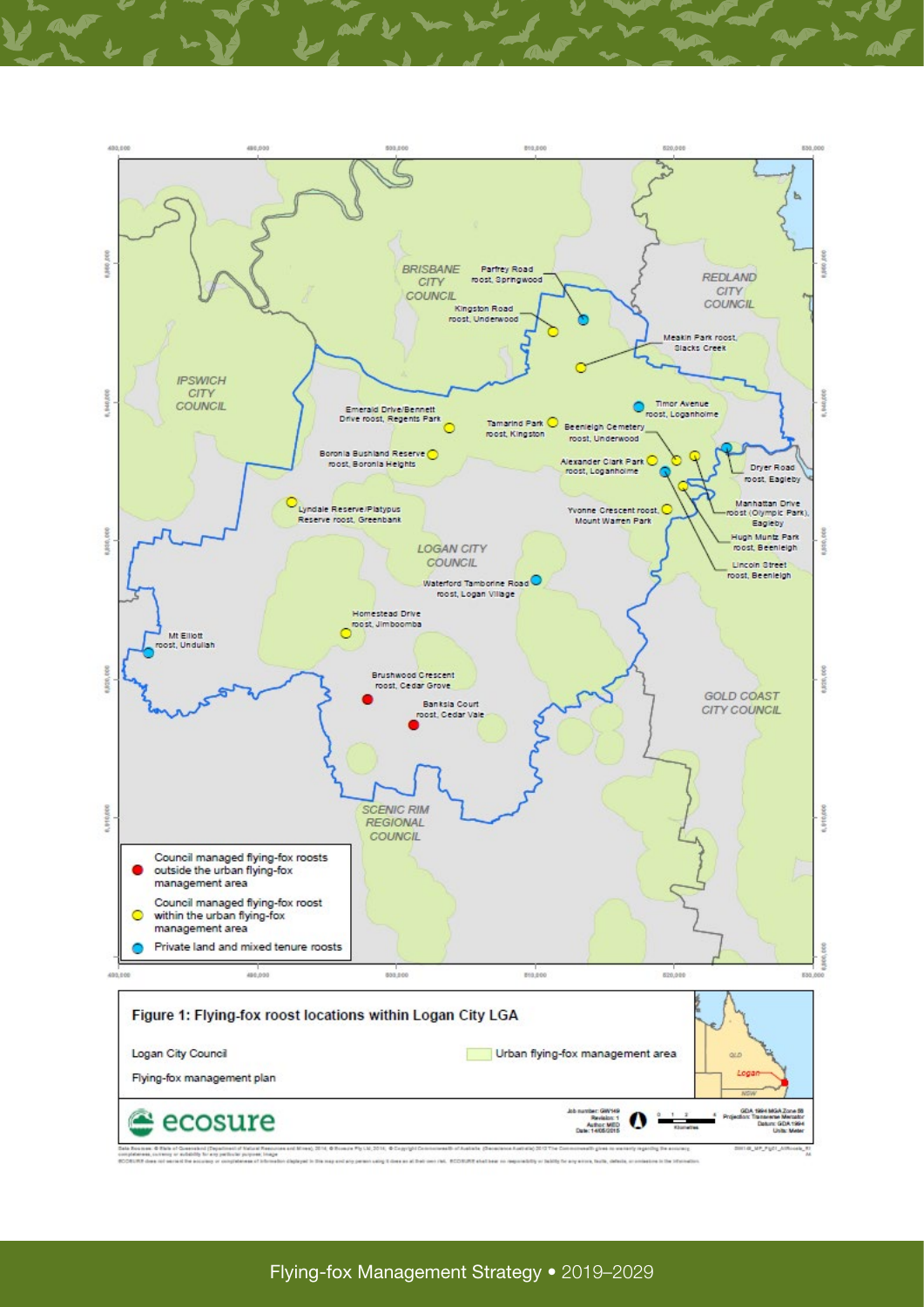#### **Background**

Three species of flying-foxes (also known as 'bats' or 'fruit bats') occur within the City of Logan:

- grey-headed flying-fox (Pteropus poliocephalus)
- black flying-fox (Pteropus alecto)
- little red flying-fox (Pteropus scapulatus).



Grey-headed Flying-fox

PROTECTED UNDER STATE AND **COMMONWEATH LEGISLATION** 



Black Flying-fox

PROTECTED UNDER STATE legislation



Little Red Flying-fox

PROTECTED UNDER STATE legislation

Flying-foxes play a key ecological role as long-distance pollinators and seed dispersers. This function critically underpins long-term persistence of many plant populations (McConkey et al. 2011, Wescott et al. 2008). This includes eucalypt and sclerophyll forests (DECC 2008), which often undergo fires. This ability to distribute seeds and crosspollinate over large distances, is important across fragmented landscapes. This also includes areas recovering after fires.

Human activities have changed flying-fox distribution and habitat. This has increased interactions between people, domestic animals and flying-foxes in urban areas.

Around 70% of the grey-headed, black and little red flying-fox roosts in Queensland now occur in urban areas (Timmiss 2017). This has resulted in increased human and flying-fox conflict.

Community complaints about flying-foxes include smell, noise, property value impacts and disease risk. Mess from faecal drop and damage to fruit trees are also matters of community concern.

In 2013, the Queensland Government provided as-of-right authority to local governments to manage flying-fox roosts within designated urban flying-fox management areas.

#### It is important to note that this authority:

- does not provide exemptions under other legislation;
- does not compel Logan City Council (LCC) to actively manage any flying-fox roost; and
- does compel LCC to undertake roost management on land that is not Council-owned or managed.

Council will provide advice and guidance to residents impacted by flying-foxes on their own property. Residents or landholders may also wish to manage a flying-fox roost on their land. They must apply to the Queensland State Government for a flying-fox roost management permit.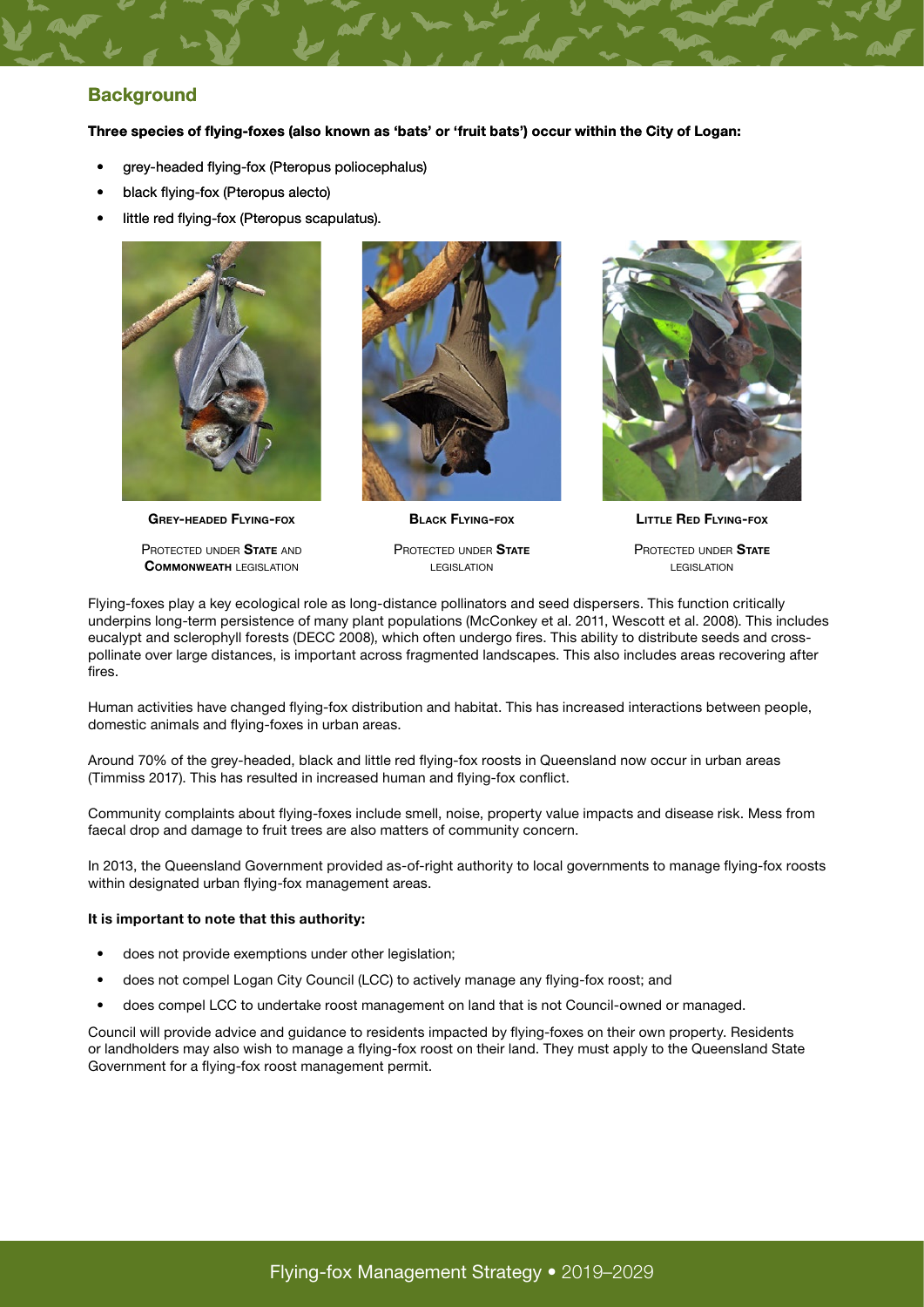# <span id="page-5-0"></span>II. Strategic Fit

Council has designed the Strategy to align with broader strategic outcomes (Table 1). This will ensure the Flying-fox Management Strategy is effective and achieves multiple outcomes.

#### Table 1: Strategic alignment of the Flying-fox Management Strategy

| <b>Strategic Document</b>                                                                                      | <b>Strategic Level Link</b>                                                | <b>Strategy</b>                                                                                                                                                                                                                                      |
|----------------------------------------------------------------------------------------------------------------|----------------------------------------------------------------------------|------------------------------------------------------------------------------------------------------------------------------------------------------------------------------------------------------------------------------------------------------|
| Logan City Council Corporate Plan                                                                              | Corporate Plan Priority                                                    | Priority: Quality Lifestyles (QL)                                                                                                                                                                                                                    |
| 2017-2022                                                                                                      |                                                                            | QL 2 Neighbourhoods are welcoming, inclusive<br>and safe.                                                                                                                                                                                            |
|                                                                                                                |                                                                            | Priority: Green and Renewable (GR)                                                                                                                                                                                                                   |
|                                                                                                                |                                                                            | GR1 A carbon neutral and green city.                                                                                                                                                                                                                 |
|                                                                                                                |                                                                            | Priority: Next Generation Governance (NG)                                                                                                                                                                                                            |
|                                                                                                                |                                                                            | NG3 We use responsible governance and<br>establish strategic relationships in the<br>management of assets and the delivery of<br>services to the city.                                                                                               |
| Logan Destination Management<br>Plan 2018-2022                                                                 | Logan City Council strategic<br>document                                   | Enhancing tourism opportunities in the city.                                                                                                                                                                                                         |
| South East Queensland Regional<br>Plan (2009-2031)                                                             | Desired regional outcomes<br>and policies                                  | Measurable targets for the condition and extent<br>of environment and natural resources.                                                                                                                                                             |
| South East Queensland (SEQ)<br>Natural Resource Management<br>(NRM) Plan (2009-2031)                           | Desired regional outcomes<br>and policies                                  | Targets include maintaining and improving<br>conservation status of native species and<br>maintaining or increasing habitat for priority<br>species.                                                                                                 |
| Queensland Government - Flying-<br>fox Roost Management Guideline                                              | Queensland State<br>framework and guideline for<br><b>Local Government</b> | Guideline assists decision-making regarding<br>management options at flying-fox roosts for<br>Local Government.                                                                                                                                      |
| <b>Queensland Government - Code</b><br>of Practice Low impact activities<br>affecting flying-fox roosts        | Queensland State Code of<br>Practice                                       | The Code guides landholders on what low<br>impact activities may be undertaken at a flying-<br>fox roost to ensure welfare standards are upheld<br>and impacts to flying-foxes avoided.                                                              |
| Queensland Government - Code of<br><b>Practice Ecologically sustainable</b><br>management of flying-fox roosts | Queensland State Code of<br>Practice                                       | The Code specifies how local government<br>may manage roosts within the urban flying-<br>fox management area (UFFMA) defined by the<br>Department of Environment and Science (DES).                                                                  |
| Queensland's Ecotourism Plan<br>$(2013 - 2020)$                                                                | Vision and strategic<br>priorities                                         | Strategic priorities include facilitating investment<br>into ecotourism products and embracing a<br>partnership approach.                                                                                                                            |
| Animal Care and Protection Act<br>2001                                                                         | Queensland State<br>Legislation                                            | Legislation promotes the responsible care<br>and use of animals and protects animals from<br>cruelty.                                                                                                                                                |
| Planning Act 2016                                                                                              | Queensland State<br>Legislation                                            | Requires local government to prepare planning<br>schemes to manage growth and change in their<br>local area.                                                                                                                                         |
| Nature Conservation Act 1992<br>(NC Act)<br>- Nature Conservation (Wildlife<br>Management) Regulation 2006     | Queensland State<br>Legislation                                            | All native animals and plants, including flying-<br>foxes and their habitat, are protected under<br>the NC Act. Any interference or management<br>of a roost is regulated under the Nature<br>Conservation (Wildlife Management) Regulation<br>2006. |
| Vegetation Management Act 1999<br>(VM Act)                                                                     | <b>Queensland State</b><br>Legislation                                     | Regulates clearing of certain native vegetation.                                                                                                                                                                                                     |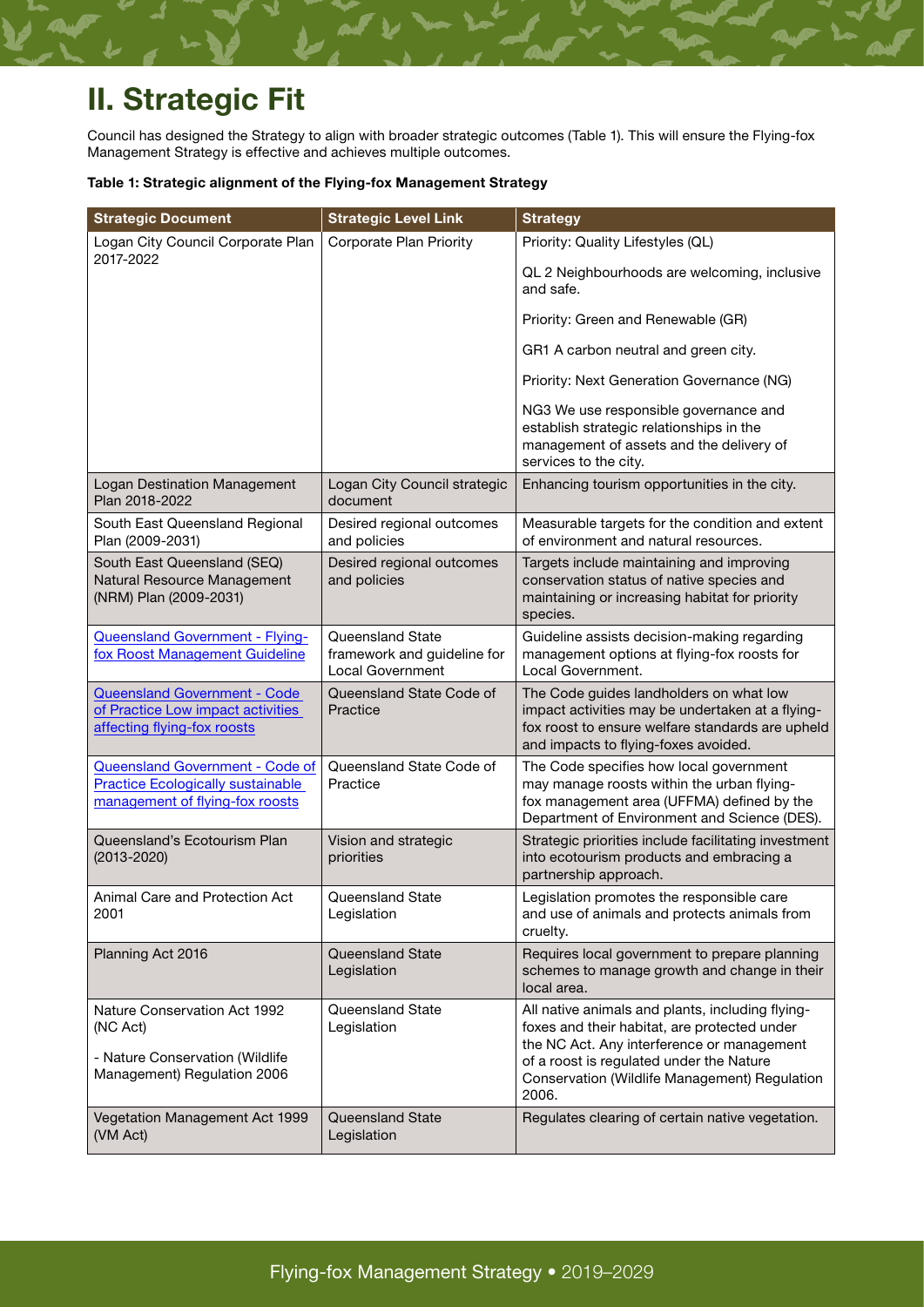| <b>Strategic Document</b>                                                                                                                   | <b>Strategic Level Link</b>                                                                                                           | <b>Strategy</b>                                                                                                                                                                                                                                                                                   |
|---------------------------------------------------------------------------------------------------------------------------------------------|---------------------------------------------------------------------------------------------------------------------------------------|---------------------------------------------------------------------------------------------------------------------------------------------------------------------------------------------------------------------------------------------------------------------------------------------------|
| <b>Environmental Protection Act 1994</b><br>(EP Act)<br>- Environmental Protection<br>Regulation 2008                                       | Queensland State<br>Legislation                                                                                                       | The EP Act protects Queensland's environment<br>while allowing for development that improves<br>quality of life, both now and in the future, in a<br>way that maintains ecological processes on<br>which life depends (ecologically sustainable<br>development).                                  |
| The Queensland Plan                                                                                                                         | Vision and strategic<br>priorities                                                                                                    | Vision: We will be the greatest state in which<br>to live, work and play, and guardian of a<br>sustainable natural environment that inspires<br>an active lifestyle and supports healthy<br>communities.                                                                                          |
| Australia's Native Vegetation<br>Framework 2012                                                                                             | National framework to guide<br>the ecologically sustainable<br>management of Australia's<br>native vegetation                         | Goals include increasing the national extent<br>and connectivity of native vegetation and<br>maintaining and improving the condition and<br>function of native vegetation.                                                                                                                        |
| National Wildlife Corridors Plan<br>2012                                                                                                    | Australian Government's<br>framework to retain, restore<br>and manage ecological<br>connections in the<br>Australian landscape        | Vision: Diverse, connected and healthy<br>landscapes that support and sustain<br>biodiversity, communities and wellbeing.                                                                                                                                                                         |
| National Airports Safeguarding<br>Framework - managing risk of<br>wildlife strike                                                           | National land use planning<br>framework                                                                                               | Guides planning requirements for development<br>or significant actions to manage wildlife strike<br>risk.                                                                                                                                                                                         |
| <b>Environmental Protection and</b><br>Biodiversity Act 1999 (EPBC Act)                                                                     | <b>Australian Government</b><br>Legislation                                                                                           | Provides for the protection of matters of national<br>environmental significance (MNES). The grey-<br>headed flying-fox is listed as vulnerable species<br>under the EPBC Act, meaning it is considered a<br>MNES.                                                                                |
| <b>Referral Guideline for Management</b><br>Actions in Grey-headed and<br><b>Spectacled flying-fox Camps</b><br>(EPBC Act Policy Statement) | Australian Government<br>policy statement                                                                                             | The intention of the Referral Guideline is to<br>ensure that there are no significant impacts<br>on the EPBC Act listed grey-headed and<br>spectacled flying-foxes due to actions to<br>manage their camps.                                                                                       |
| <b>Draft National Recovery Plan</b><br>for the Grey-headed flying-fox<br>January 2017                                                       | <b>Australian Government</b><br>Recovery Plan                                                                                         | Guides and outlines objectives for the recovery<br>of the grey-headed flying-fox (GHFF).                                                                                                                                                                                                          |
| International Union for<br>Conservation of Nature and<br>Resources (IUCN) Red List                                                          | Global inventory of the<br>conservation status<br>of species - members<br>Australian Government<br>and Queensland State<br>Government | Regional Red Lists are produced by countries<br>or organisations, which assess the risk<br>of extinction to species within a political<br>management unit. The grey-headed flying-fox<br>is listed as vulnerable on the IUCN Red List<br>because of continuing population decline (IUCN<br>2008). |

▘<sub></sub>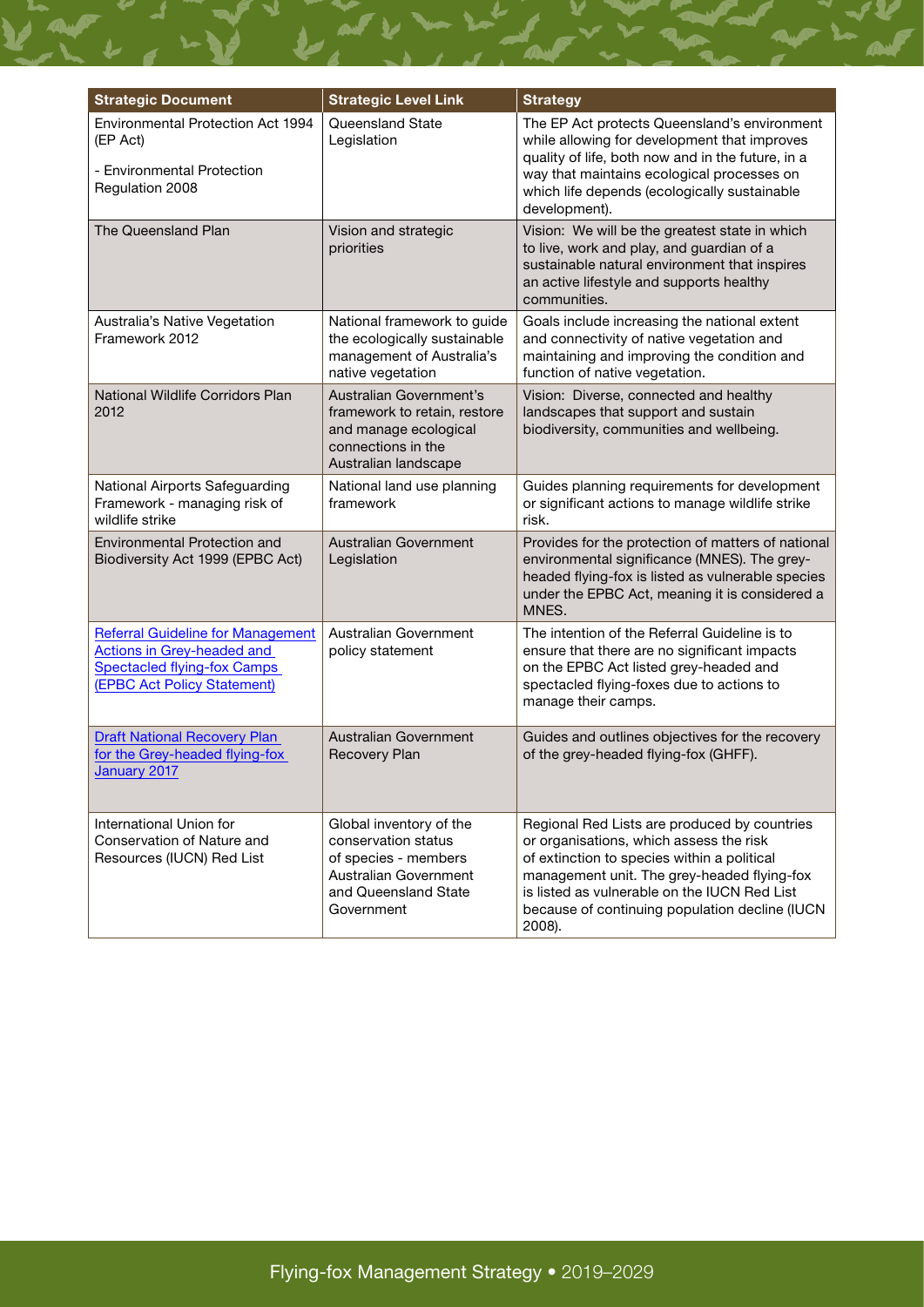# III. Vision - looking forward

The Flying-fox Management Strategy aims to reduce the direct and indirect impacts associated with flying-fox roosts in the City of Logan. It helps guide how risks can be appropriately managed, as well as support and conserve the critical role of flying-foxes.

# IV. How did we develop the management strategy?

In response to changes in Queensland State Government legislation, [Codes of Practice](https://www.ehp.qld.gov.au/wildlife/livingwith/flyingfoxes/roost-management.html) and the passing of an 'as-ofright' authority to local government to manage flying-foxes in defined urban areas. The Logan City Council Flying-fox Management Strategy has been developed through:

- engagement with experienced flying-fox management experts and consultants
- comprehensive internal engagement
- participating in the south-east Queensland regional flying-fox management network, and
- researching best practice sustainable roost management undertaken across Australia, and south-east Queensland in particular.

# V. Our Values - Policy position

Logan City Council's 'Logan Listens: Residents' Survey' consistently highlights the importance of protecting bushland and improving ecological values.

This position is confirmed through Council's Corporate Plan Priority: GR1 – A carbon neutral and green city. Plan priorities are actions delivered through key Council projects and initiatives. These help to manage and enhance the City of Logan's natural areas and ecological corridors.

Flying-foxes play an important ecological role in maintaining healthy ecosystems.

Council's policy approach to manage human and flying-fox conflict is through education and information. Direct management methods, such as roost dispersal are very costly. Other councils who manage flying-fox roosts report dispersal often worsens any human-wildlife conflict. Research and other council experience have found, that as soon as most dispersal programs end, flying-foxes return to the site. Often with a result, the roost splinters into several locations in the local area (Welbergen and Eby 2016; Roberts and Eby 2013).

### VI. Where are we now?

#### Flying-foxes in the City of Logan

The City of Logan has approximately 20 known flying-fox roosts, yet not all are active at one time. Fourteen are on Council-owned or managed land, with six situated on non-Council land or mixed tenure. All flying-foxes and their habitat are protected under state government legislation.

Flying-foxes are nomadic. They move between a network of roosts across Australia. This is often in response to the flowering and fruiting of food trees. Flying-foxes rear their young, rest and socialise during the day in roosts. Being nocturnal they leave the roost each night to forage.

In recent times, they may appear more often roosting and foraging in urban areas. This is due to a range of factors including habitat clearing and drought. Frequent or large scale bushfires also see flying-foxes visiting or staying longer in urban areas. This may be until the bush has had time to regenerate. Our urban areas provide opportunities for yearround food availability. This can be from both native and exotic species alike. This has led to increased interactions between humans and flying-foxes, which can lead to conflict.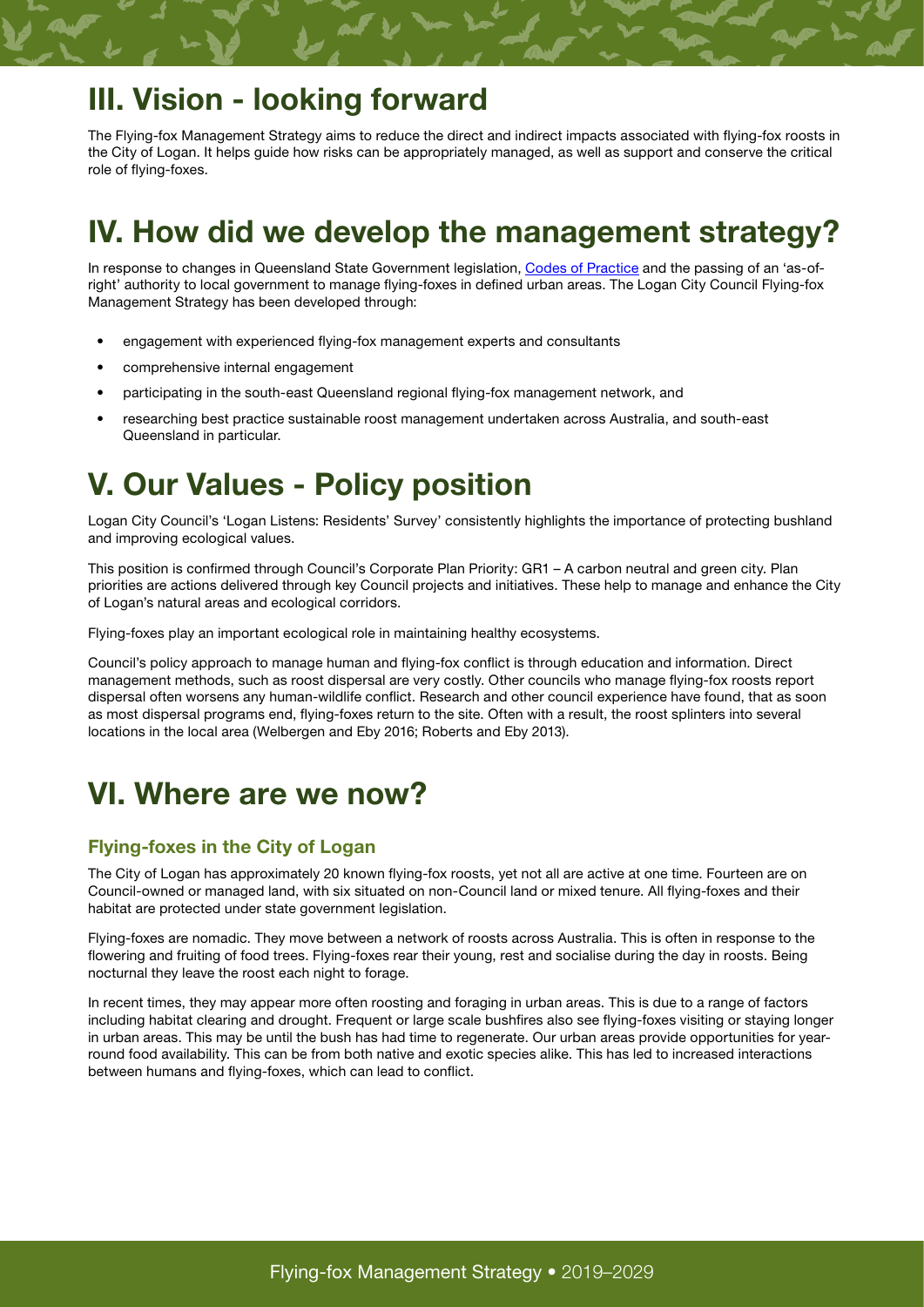#### Grey-headed flying-fox

Across the City of Logan, grey-headed flying-foxes can be found. They are nationally protected as a vulnerable species and listed as a MNES. Their home range can stretch from Central Queensland to South Australia (DoEE 2017).

All grey-headed flying-foxes are regarded as one population. This one population, at any given time, moves freely around its entire national range (DoEE 2017).

Grey-headed flying-foxes feed on fruit and blossom of Eucalypts, Melaleuca, rainforest species and exotic plants. Foraging generally occurs within 20 km of their roost, as far as 50 km from their roost in a single night (Roberts et al. 2012).

Grey-headed flying-foxes generally show a high level of fidelity to camp sites. This means they often return year after year to the same site. They have even been recorded as returning to the same branch of a particular tree (SEQ Catchments 2012).

#### Black flying-fox

Black flying-foxes occur in coastal areas. They range from Shark Bay in Western Australia, across Northern Australia. Moving down through coastal Queensland and into NSW (Churchill 2008; OEH 2015a).

They forage on the fruit and blossoms of native and introduced plants (Churchill 2008; OEH 2015a).

Black flying-foxes are largely nomadic. Their movement and local distribution are guided by climatic variability. They are also influenced by their preferred food plants flowering and fruiting patterns. Feeding commonly occurs within 20 km of the camp site (Markus & Hall 2004).

#### Little-red flying-fox

The little-red flying-fox is widely distributed throughout northern and eastern Australia. This is the most nomadic of the three species. They often move sub-continental distances in search of sporadic food supplies. Sometimes they move in groups of hundreds of thousands.

Their general migration pattern sees them travel south to visit the coastal areas of south-east Queensland. This extent has also now included northern New South Wales during the summer months. LRFFs tend to arrive in the City of Logan around spring and summer.

Little red flying-foxes forage almost exclusively on nectar and pollen. Though they will eat fruit at times (Australian Museum 2010).

They are unique in the way they roost on branches, clustering in dense bunches on a single branch. All the weight of roosting individuals can sometimes break large branches. This can cause significant structural damage to roost trees.

#### Human and animal health

Some individual flying-foxes, like all animals, carry pathogens that may pose a risk to the health of people and domestic animals. However, the risk of transmission can be easily managed. Council will ensure up-to-date health information is readily available to the community.

#### **Lyssavirus**

[Australian Bat Lyssavirus](http://disease-control.health.qld.gov.au/Condition/687/australian-bat-lyssavirus) (ABLV) is found in a very small proportion of flying-foxes (and other bats). Advice from Queensland Health is that the risk of becoming infected with ABLV is very low.

The passing of closely related viruses suggests contact or exposure to flying-fox faeces, urine or blood does not pose a risk of exposure to ABLV. Neither does living, playing or walking near flying-fox roosting areas (Queensland Health 2017).

The disease in humans can easily be prevented by avoiding direct contact with flying-foxes. Effective pre- and postexposure vaccinations are also available.

Further information can be found at the Queensland Health ['Australian Bat Lyssavirus](http://conditions.health.qld.gov.au/HealthCondition/condition/14/217/10/australian-bat-lyssavirus)' webpage.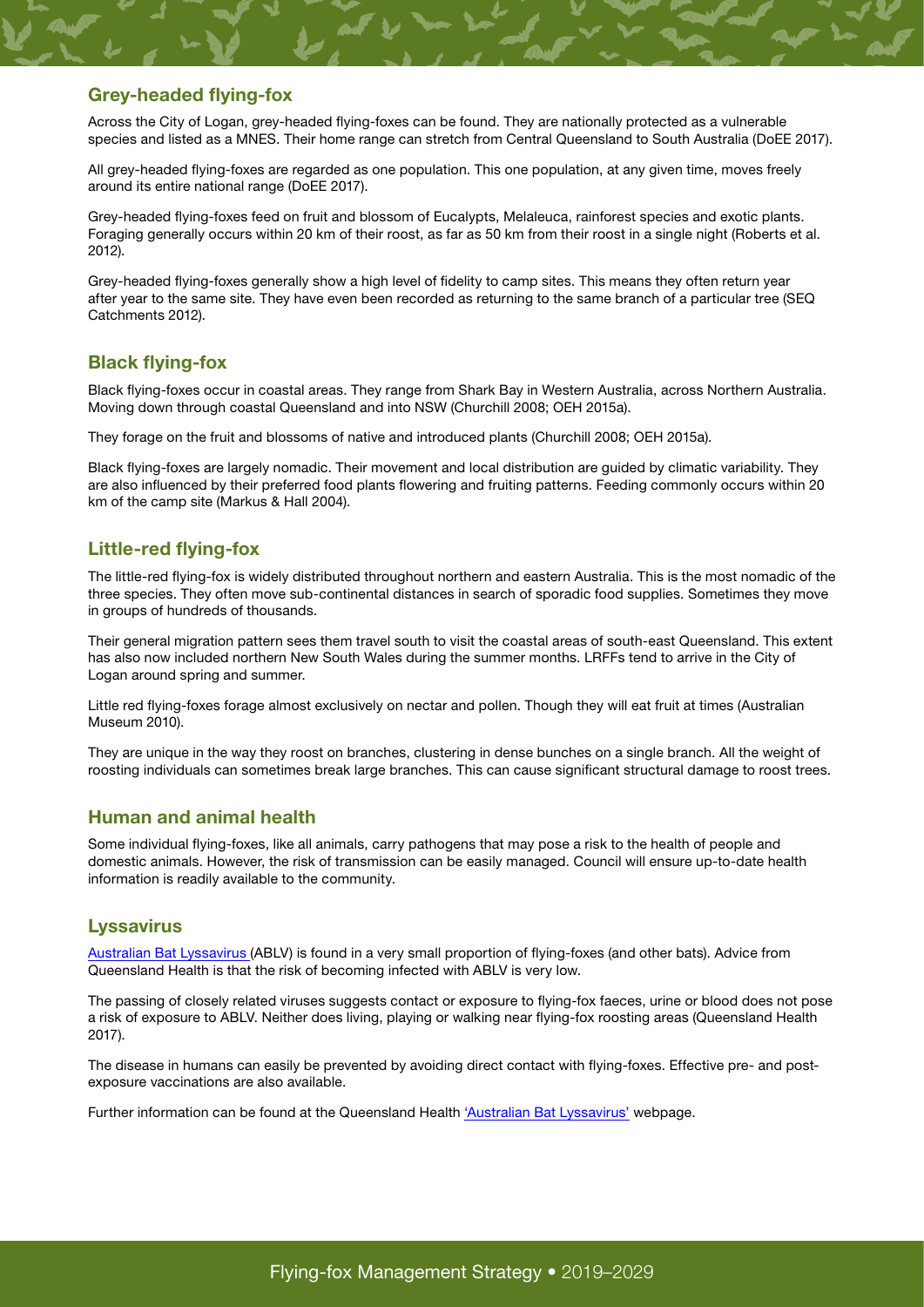#### <span id="page-9-0"></span>Hendra virus

Flying-foxes are the natural host for [Hendra Virus](http://conditions.health.qld.gov.au/HealthCondition/condition/14/217/363/hendra-virus-infection) (HeV). The virus can be transmitted from flying-foxes to horses. Infected horses sometimes amplify the virus which can then pass it onto other horses, humans and dogs.

There is no evidence that the virus can be passed directly from flying-foxes to humans (Queensland Health 2017). Transmission to dogs has been through contact with infected horses. Not directly from flying-foxes as may have been reported (Queensland Government 2018).

Although the virus is occasionally present in flying-fox populations across Australia. The likelihood of horses becoming infected is low and so human infection is extremely rare.

Appropriate husbandry practice reduces the likelihood of exposure. Vaccination of horses can protect horses and subsequently humans from infection (DAFF 2013).

Further information can be found at the Queensland Health '[Hendra Virus'](http://conditions.health.qld.gov.au/HealthCondition/condition/14/217/363/hendra-virus-infection) webpage. Information for horse owners and veterinarians can be found at the Department of Agriculture and Fisheries ['Hendra Virus'](https://www.daf.qld.gov.au/animal-industries/animal-health-and-diseases/a-z-list/hendra-virus) webpage.

#### Water contamination

Contamination of water supplies by any animal excreta poses a health risk to humans. This includes waste products from birds, amphibians and mammals such as flying-foxes. Household tanks should be designed to minimise potential contamination. Using first flush diverters for example, will divert contaminants before they enter water tanks.

Normal pool maintenance such as skimming, filtration and chlorination will remove wildlife contaminants.

# VII. Our Strategic Objectives

#### Strategic Objective 1

#### Build community capacity and understanding of flying-fox behaviour and their ecological importance. All with the aim to reduce human - flying-fox conflict

Research has shown that the presence of flying-foxes in urban areas is a divisive issue. While some community members see the ecological values of flying-foxes and support them. Others report only negative impacts with roosting and foraging flying-foxes (Ecosure 2014).

Engaging with community and providing information is critical. This will ensure the community understands the ecological importance of flying-foxes. It will also ease community concerns associated with health and amenity impacts.

#### **Outcomes**

- 1.1. Develop school-based educational resources in partnership with regional and State partners
- 1.2. Develop and maintain [Council's flying-fox information webpage](https://www.logan.qld.gov.au/environment/flying-foxes-and-bats) and social media communications
- 1.3. Develop and produce flying-fox educational signage in priority locations
- 1.4. Develop and provide fact sheets and information about flying-foxes. This includes the critical ecological role they play. As well as ways to mitigate potential health and amenity impacts
- 1.5. Provide support and advice on what residents can do to manage the impact of flying-foxes on their property
- 1.6. Continue to promote the importance of flying-foxes. This includes at Council workshops, forums and events
- 1.7. Undertake periodic surveys to gauge community views and perceptions of flying-foxes. This will inform part of the implementation of the Flying-fox Management Strategy.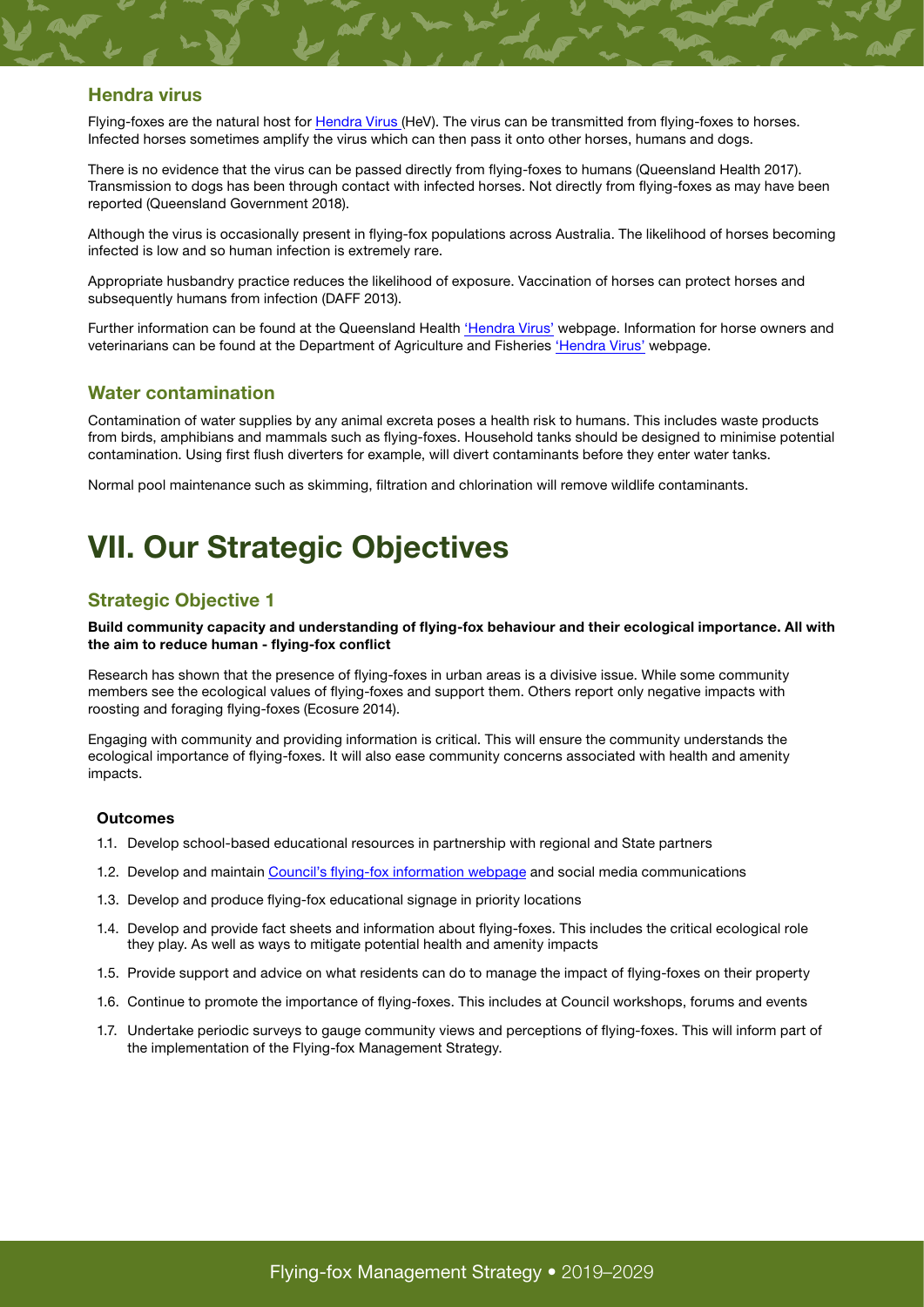#### Strategic Objective 2

#### Carry out and facilitate actions to reduce impacts on the local community of identified high conflict roosts

Council will work to maintain suitable buffers from property boundaries. This is where possible and practical on Council-owned or managed land, as assessed on a case-by-case basis. This may apply where residents are significantly impacted by a consistently used roost. Any and all actions will be in line with the State's [Code of Practice.](https://environment.des.qld.gov.au/licences-permits/plants-animals/documents/cp-wl-ff-roost-management.pdf)

The average temperature in Australia has increased by almost 1°C since 1901. Seven of the ten warmest years on record have occurred since 2002 (Australian Academy of Science 2015). Extreme weather events such as heat waves, can cause distress in our family pets. But heat stress can also impact our native wildlife, particularly flying-foxes. For example, a heat stress event in January 2014 led to the deaths of 45,500 flying-foxes across south-east Queensland (Welbergen et al. 2014).

There is now a Flying-fox Heat Event Response Guideline for south-east Queensland (Bishop and Lyons 2018). It is important to be prepared and enable measures which aim to reduce heat stress. Council is registered to receive alerts via the national [Flying-fox Heat Stress Forecaster.](https://www.animalecologylab.org/ff-heat-stress-forecaster.html)

#### **Outcomes**

- 2.1. Based on the level of risk, identify, assess and prioritise management actions at flying-fox roosts.
- 2.2. On a case-by-case basis undertake vegetation management works. This includes habitat restoration on Council-owned or managed land. All actions will be best practice to minimise risk to employees and impacts on flying-fox roost habitat
- 2.3. Provide advice on active management options where roosts are on private property. These actions and options will meet the [Code of Practice - Low Impact activities affecting flying-fox roosts](https://environment.des.qld.gov.au/wildlife/livingwith/flyingfoxes/pdf/cp-wl-ff-low-impact-roosts.pdf)
- 2.4. Collaborate with the RSPCA, relevant government departments, and wildlife organisations. This is to proactively manage heat stress impact on flying-foxes and other associated impacts.

#### Strategic Objective 3

#### Collaborate with regional partners to inform and support flying-fox research and management actions

Our knowledge about flying-foxes is constantly developing. Council is proactively working with regional partners to build local knowledge to be better informed. Flying-fox roosts and foraging habitats cross all tenures and government area boundaries. Management of any one site or species often involves various landholders. Council seeks to work together with our neighbours.

#### **Outcomes**

- 3.1 Collaborate with all levels of government on the management of flying-foxes. This includes community safety, compliance, conservation and recovery planning
- 3.2. Take part in and link with external flying-fox management working groups and forums. Work with other stakeholders
- 3.3. Establish partnerships with universities and reputable flying-fox conservation and research groups
- 3.4. Access research and data on the movements of flying-foxes and population numbers to help manage local roosts.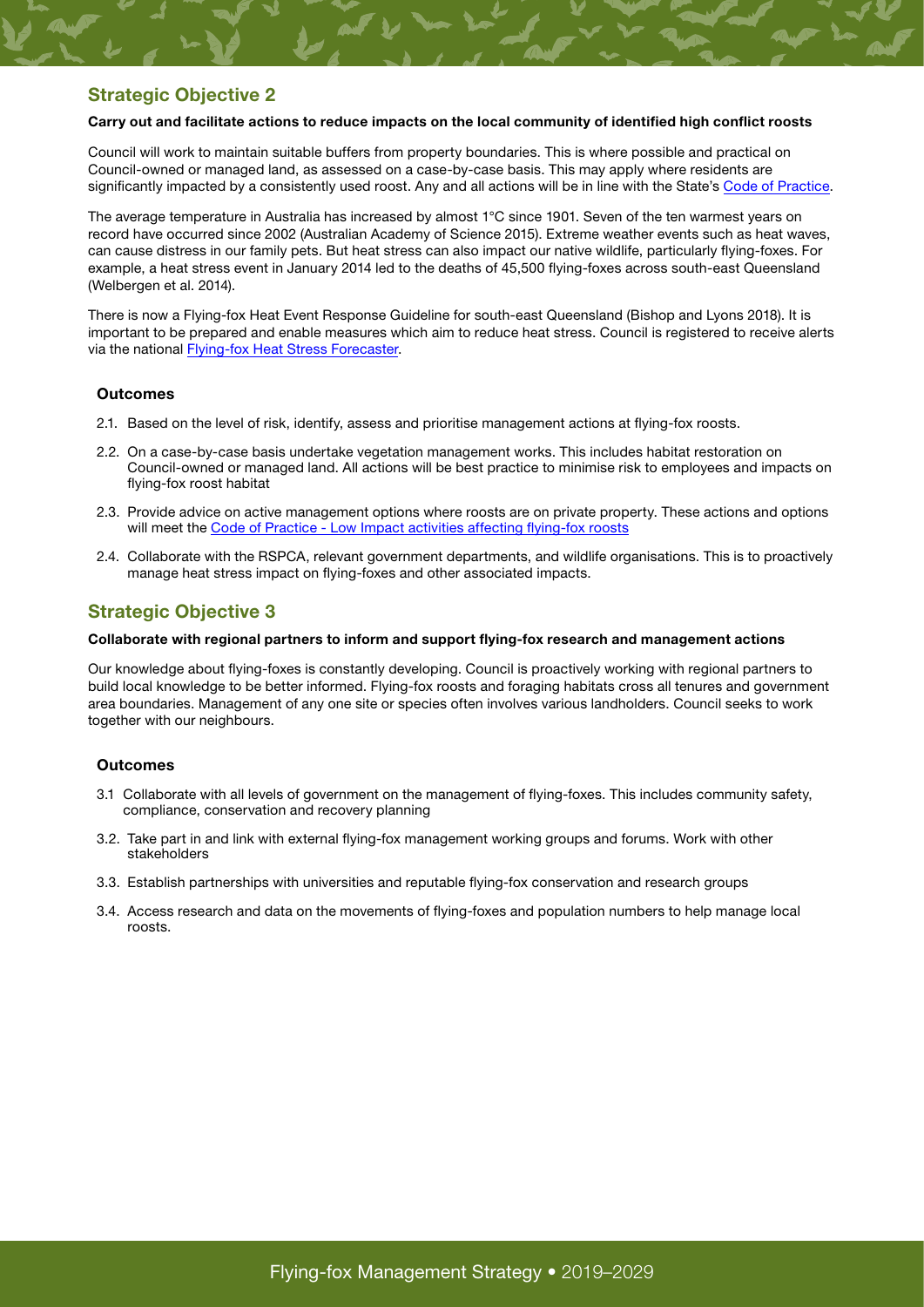# <span id="page-11-0"></span>VIII. Key Areas of Interest - Where are we going?

1. The City of Logan is one of the largest and fastest growing cities in Australia. Home to more than 300,000 people, the population is forecast to grow to 500,000 by 2041 (Queensland Treasury 2018). Flying-foxes move freely around our vast landscape. Variable food and habitat requirements may see new or temporary roosts form. Forward planning can reduce and avoid future conflict between humans and flying-foxes. Having separation between future developments and existing or historical roosts may help. New developments or current landholders can create their own vegetation buffers. Planting non-flying-fox attracting trees and shrubs. This will help deter flying-foxes foraging in backyards.

Council will be responsive to community concerns. We will balance that with the protection of flying-fox roosts and habitat.

2. The climate is changing within south-east Queensland. This means we may see more unpredictable extreme weather events. This could include severe thunderstorms, hail and very hot temperatures. Flying-foxes suffer from heat stress when the ambient temperature goes above approximately 38°C (Snoyman et al. 2012). This is due to their inability to sweat. They then must expend energy on cooling mechanisms such as fanning. It is likely that in a changing climate, flying-foxes will become more susceptible to heat stress events. Council will proactively work with partners to manage heat stress events and associated risks.

# IX. Implementation, Evaluation and Review

Actions to carry out the Flying-fox Management Strategy will be reviewed annually. This is to ensure effective implementation.

Council will use the national Monitoring, Evaluating, Reporting and Improvement (MERI) framework. The ongoing monitoring will help us assess the performance against strategic objectives. This will allow us to amend and improve the strategy where needed.

Within three months of each management stage completed, we will assess its success.

| <b>Review process</b>        | <b>Review considerations</b>                                          |  |
|------------------------------|-----------------------------------------------------------------------|--|
| Post-management assessment   | Have management actions been successful?                              |  |
| Annual review and evaluation | Have management actions, following the above, been successful?        |  |
|                              | Is a community engagement plan required?                              |  |
|                              | Have community education and conservation actions been completed?     |  |
|                              | Are ongoing community education and conservation actions progressing? |  |

#### Table 2: Evaluation and review schedule for the life of the Strategy

# XII. Acknowledgements

The Logan City Flying-fox Management Strategy (2019 - 2029) was developed by Logan City Council. Council was guided and informed by Ecosure Pty Ltd and other key stakeholders. Stakeholders represent government, industry, non-government organisations, research institutions and the wider Logan community.

# XIII. Questions and Further Information

[If you have any questions or would like to know more about flying-foxes please visit Council's web page: logan.qld.](http://www.logan.qld.gov.au/environment-water-and-waste/wildlife) gov.au/environment-water-and-waste/wildlife.

Alternatively if you have a general inquiry, please contact Council on 07 3412 3412 or email environment@logan.gld. gov.au